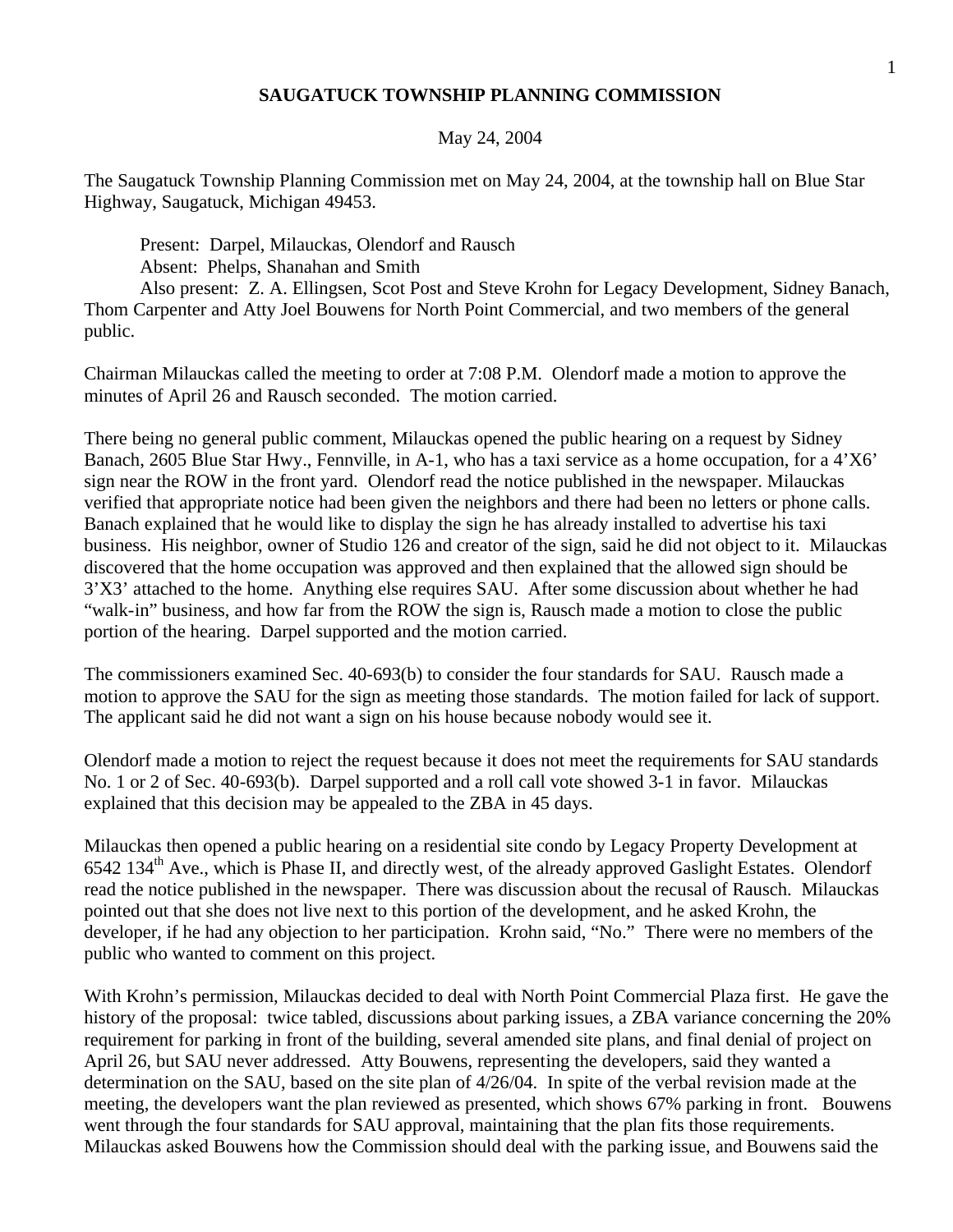ZBA's variance to the 20% requirement for parking in the front has dealt with that. He added that if you are unhappy with the ZBA decision, you take your complaint to the Circuit Court. Nobody did.

Olendorf made a motion to table the application until the Planning Commission is comfortable with the site plan's meeting the standards. Darpel seconded. Milauckas pointed out that this is not a site plan review. The motion failed on a 2-2 vote.

Olendorf made a motion to approve the SAU with the condition that no more than 40% of the parking be in the front of the structure, and that no other component of the site plan be included in this motion. The motion failed for lack of support.

Darpel questioned Bouwens' take on the SAU standards being met by this project. There are no other mini malls in the neighborhood. Milauckas questioned how the public hearing on this project could have treated the site plan if the decision was only to be on whether the SAU could be awarded. He thought there should be an established policy that a detailed site plan should be required for a SAU application. Bouwens stated that if the commission felt they could not vote on a SAU without the site plan, then this 4/26/04 plan is the one to vote on.

Olendorf made a motion to deny the SAU for North Point based on the feeling that site plan 4/26/04 does not meet the standards of Sec. 40-693(b) 1,2, and 3. Rausch seconded. The roll call vote was 3-1 in favor.

Returning to Legacy Property Development's public hearing, Milauckas affirmed that proper written notice had been made of the hearing. Scot Post explained the changes made to Phase I to access Phase II, which will have 25 new lots, served by public water and sewer. There will be no more driveway cuts to 134<sup>th</sup>. There were no public comments, no letters, and Milauckas closed the public portion of the hearing.

The Commissioners considered the memo from Planner Sisson dated May 20. Post said the attorneys are drafting an agreement between Legacy and Timberline on coordination of the water and sewer connections. The point was made that the street and lighting plans should be reviewed by the township engineer. A letter of compliance from the Fire Chief will be furnished. The hairpin curve at lot 15 could be modified, according to Post, by making a wider elbow, with Sisson's input. The concern for a second outlet to 134<sup>th</sup> was assuaged by employing the utility easement as an emergency access. It would be built with a sub-base and covered with grass. Milauckas asked Post to mark that emergency access on the site plan. The breakaway gate would be at the option of the two developers.

The commissioners reviewed Sec. 40-938 for the preliminary plan. Milauckas reminded the developer that Sec. 20-199 of the Subdivision Control Ordinance must be met. Olendorf made a motion to approve the preliminary plan for Phase II of the site condo, with the following conditions: that the plan be changed to revise the degree of the western curve in the road with Planner's agreement; that the final plan contain provisions for ingress/egress to Blue Star Highway, currently indicated as the utility easement; and that approval letters be presented from the Fire Chief, the Drain Office, KLSWA, and Zoning Administrator and notice be given the School District. Darpel seconded. A roll call vote produced unanimous approval.

Letters in response to Ellingsen's queries to various parties in the township were discussed. Onken Builders replied that they never intended to use a secondary driveway. The Paintball operator on  $63<sup>rd</sup>$  St. has refused to respond to the letters that he is in violation of the Ordinance. Pump House Gym will meet with Ellingsen on Tuesday about complaints on glaring lights and the appearance of the building. Rausch said this is really a metal pole barn and the drawings were not reflected in the finished project. Metal pole barns are not allowed on Blue Star Hwy. The Planning Commission had asked the owners to soften the appearance of the